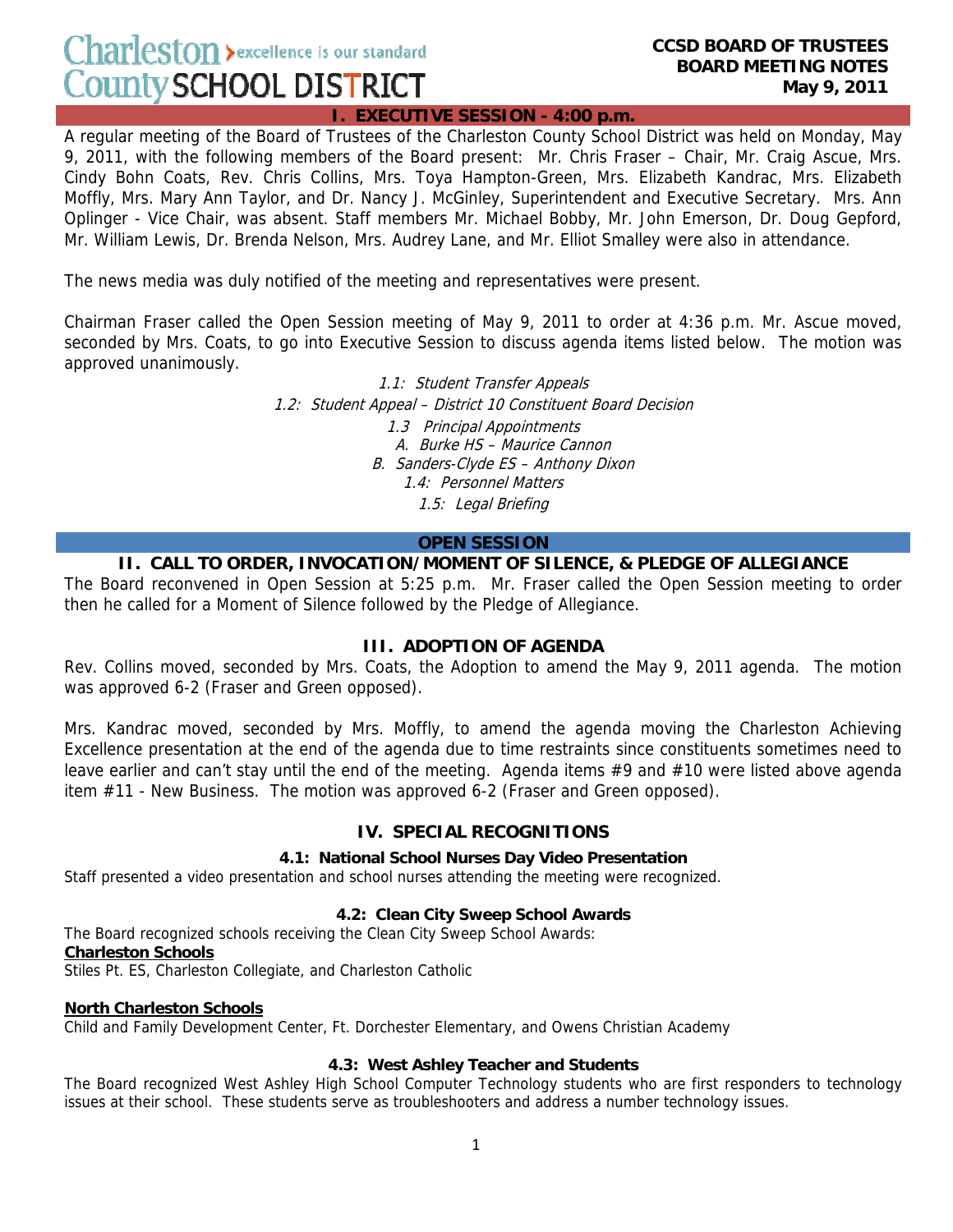#### **4.4: CCSD Volunteers**

Charleston County Council representatives, the Honorable Victor Rawle and the Honorable George Bailey, presented a resolution recognizing CCSD Volunteers.

### **4.5: Principal of the Year Finalist – Mr. Benjamin Bragg**

The Board recognized Mr. Benjamin Bragg, principal at Cario Middle, who was recently named first-runner-up in the statewide middle school Principal of the Year competition.

#### **4.6: South Carolina Chapter of CEFPI Recognition - Oakland Elementary**

Mr. Bill Lewis, Chief Operating Officer of Capital Programs, presented an award to Oakland Elementary School Principal Jennifer Swearingen from the South Carolina Chapter of CEFPI. The award is for the new Oakland Elementary and was presented earlier at the recent state level meeting in Greenville. The design team and construction management teams were also recognized.

### **V. SUPERINTENDENT'S REPORT**

Dr. McGinley shared the following:

- Last week was Teacher Appreciation Week. Teachers in the audience were recognized.
- The Third Annual Superintendent's Cup was recently held. Participation was strong and wellness and teamwork were encouraged.
- School visits
	- o Cario Middle improved school climate under Principal Ben Bragg being great and instruction is at a high level.
	- o Drayton Hall Elementary In addition to Ipad instruction, great instruction is going on everywhere. They have strong leadership and a supportive PTA.
- The Teacher of the Year is scheduled to be announced tomorrow at the Riverdogs game.

## **VI. VISITORS, PUBLIC COMMUNICATIONS (Not to exceed 30 minutes)**

- 1. Ms. Ali Fichter, a Hursey Elementary parent, urged the Board to reconsider dismissal of the current principal.
- 2. Mr. Jon Butzon shared concerns about the Literacy Policy and applauded the district for its effort and addressed the Board regarding Policies up for  $1^{st}$  and  $2^{nd}$  readings. He shared the importance of having a Green Schools Policy.
- 3. Mr. Henry Copeland addressed the Board regarding Lawrence Derthick Grant. He mentioned management issues which he reported earlier that were disturbing and the new agreement signed November 2007 turning the Derthick Grant over to Coastal Community Foundation. Mr. Copeland said there is no mention of District 20 participation in the 1977 agreement nor does the Coastal Community Foundation Agreement recognize District 20 or Youth Services.

## **VII. APPROVAL OF MINUTES/EXECUTIVE SESSION AGENDA ITEMS**

## **7.1: Open Session Minutes of April 25, 2011 & May 2, 2011**

Rev. Collins moved, seconded by Mrs. Green, approval of the Open Session Minutes of April 25, 2011 & May 2, 2011. The minutes were approved 8-0.

#### **7.2: Motions of Open Session of May 9, 2011**

#### **1.1: Student Transfer Appeals**

The Board approved student transfer appeal A, B, C, G, H, I, L, N, O, P S, and V were approved; student transfer appeals D, F and R were approved for Laing; student transfer appeals E, J, K, M, Q, and U were denied due to lack of space; and student transfer appeal T was denied. The motion was approved 8-0.

#### **1.2: Student Appeal – District 10 Constituent Board Decision**

The Board approved a motion denying the student appealing the District 10 Constituent Board's decision. The motion was approved 8-0.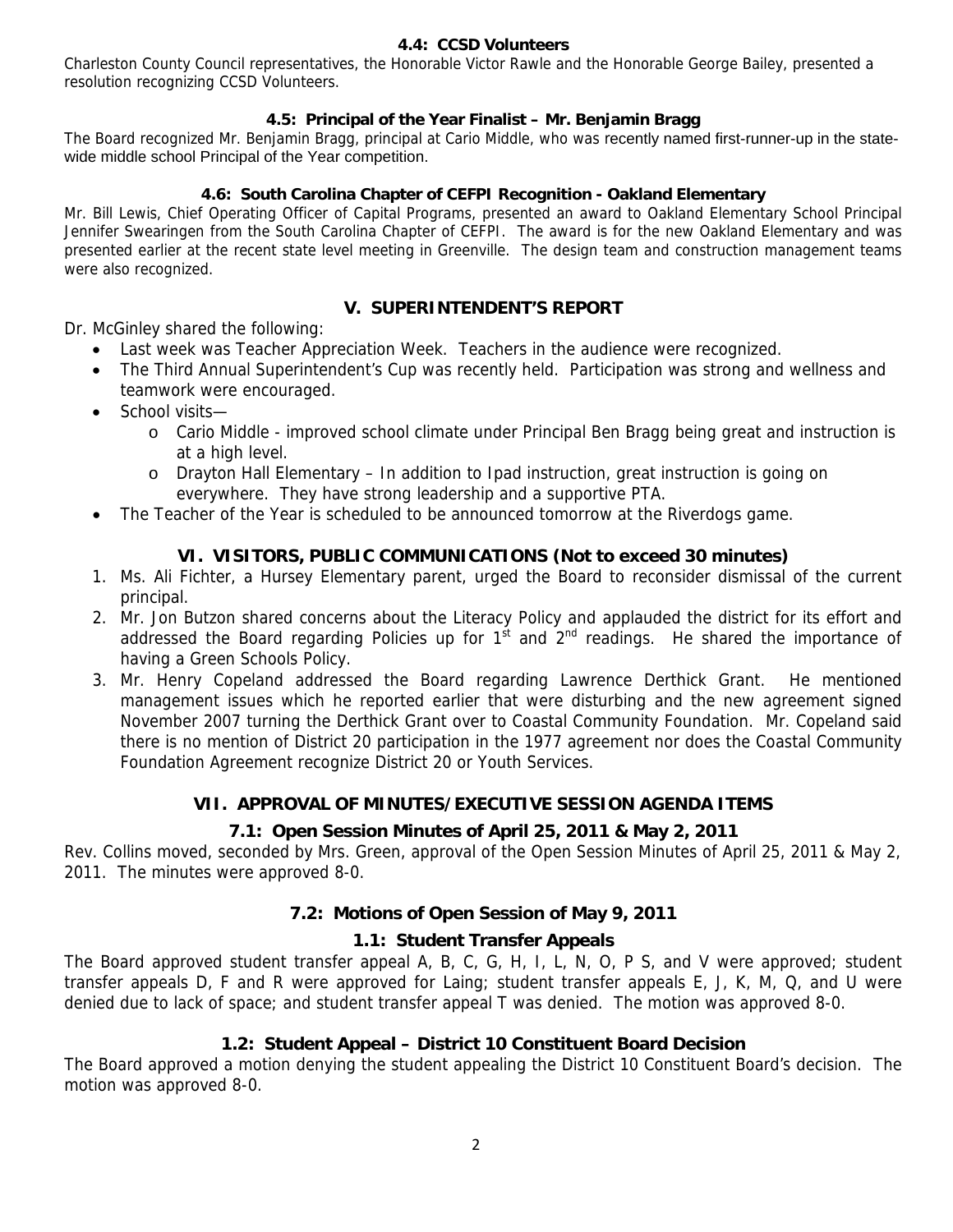#### **1.3: Principal Appointments A. Burke HS**

The Board approved a recommendation appointing Mr. Maurice Cannon to the position of principal at Burke High. The motion was approved 7-1 (Kandrac opposed).

## **B. Sanders-Clyde ES**

The Board approved a recommendation appointing Mr. Anthony Dixon to the position of principal at Sanders Clyde Elementary. The motion was approved 7-1 (Kandrac opposed).

## **1.4: Personnel Matters**

The Board discussed Personnel Matters in Executive Session. No actions were taken.

## **1.5: Legal Briefing**

General Counsel, John Emerson, briefed the Board on a legal matter.

## **7.3: Financial Minutes of April 25, 2011**

Mrs. Green moved, seconded by Mrs. Coats, approval of the Financial Minutes of April 25, 2011. The minutes were approved 8-0.

Mrs. Coats also asked Mr. Lewis to confirm that funds are earmarked for Rivers in the Capital budget.

#### **VIII. COMMITTEE REPORT(S)**

#### **8.1: Audit & Finance Committee**

Mrs. Coats said since the Audit and Finance Committee has not met since the last Board meeting, the committee did not have an opportunity to recommend approval of items listed below**.** 

#### **A. December 2010 Interim GOF Statement of Revenues and Expenditures**

The Board received the December 2020 Interim GOF Statement of Revenues and Expenditures as information.

Mrs. Coats questioned the difference in Revenue and Expenditure funding amount. Mr. Bobby said the difference is carryover funds. Mrs. Coats also asked about estimated revenues and expenditures for this school year. Mr. Bobby said one is related to unemployment, workers compensation and property and one good thing is the district is ahead by \$1 million. The March report will be provided May  $23^{\text{rd}}$ . Also, in response to Mrs. Coats question about other sources in the General Operating Fund that had negative amounts, Mr. Bobby said it was state fiscal stabilization money and all of those funds weren't expended this year.

Mr. Ascue asked for comparison information on unemployment to show the difference this year and last year. Mr. Bobby said he did not have at this time. Rev. Collins asked about the retirement insurance listed in the report. Mr. Bobby said district is required to provide a certain percentage of retirement insurance and it is based on the number of retirees working for district.

Mrs. Coats requested Mr. Bobby use this format for Budget Presentation. Mrs. Kandrac asked about getting committee meetings taped. She said all trustees should be able to view or listen to at a later date. Dr. McGinley said the district does not have the personnel to do the work and tape recorders are available for individual board members to use. Mrs. Kandrac commented about video staff following the superintendent around during her visits schools and said a policy was needed. Dr. McGinley said she would make sure there is a tape and recorder available.

Mr. Ascue suggested extra left over funds be used to eliminate furlough days.

Mrs. Moffly asked about the budget for property insurance coverage-- how it works and why the insurance is not used for all properties. Mr. Bobby explained the Builders Risk insurance. Mrs. Moffly also asked about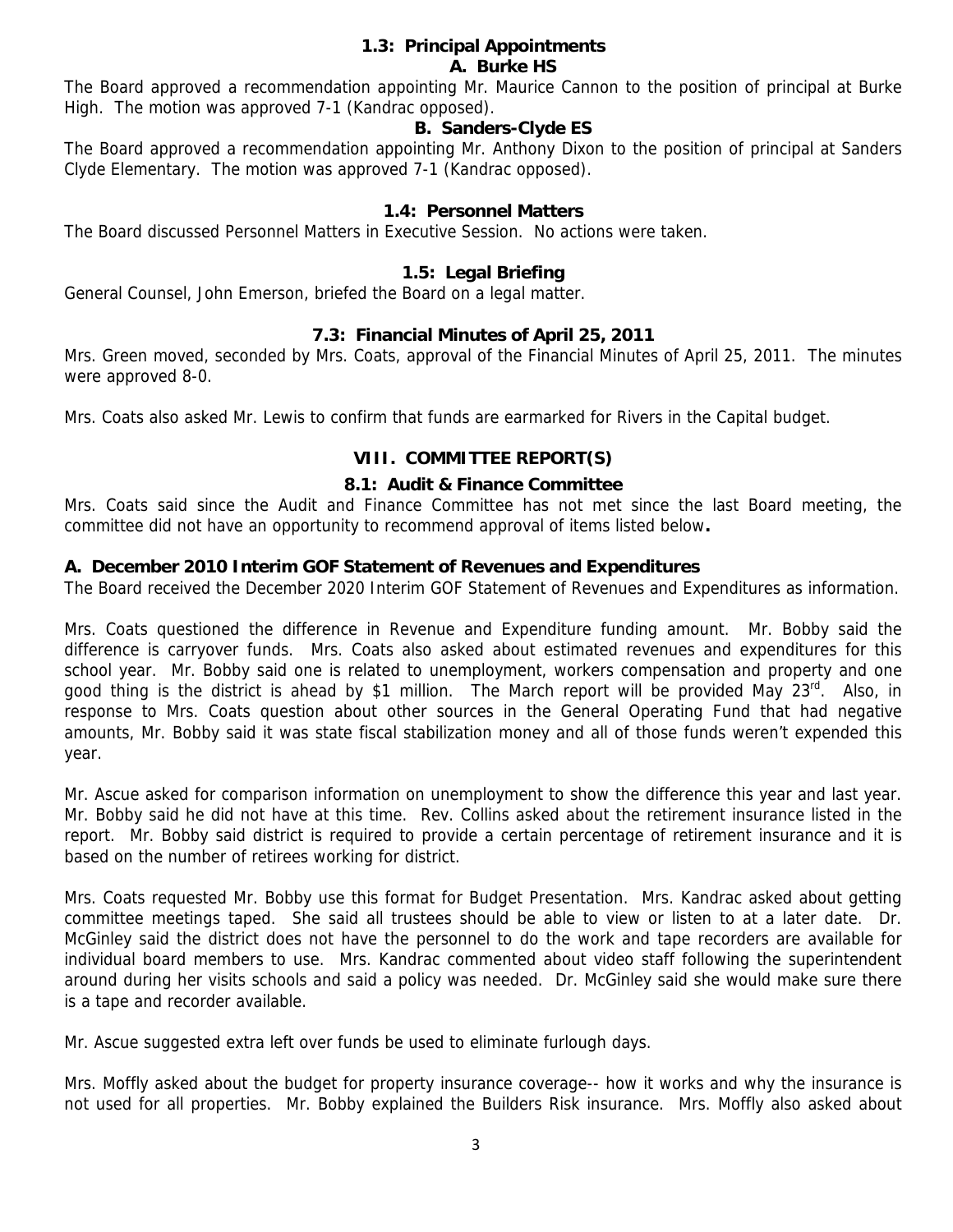district being self insured. Mr. Bobby said the district could not claim anything under \$75,000.

Rev. Collins asked about information from the state. Mr. Bobby said while no additional information has been provided from the state, staff has spoken to senators and if they pass their budget, it would be good for the district because there would be additional funds for the district. However, the district is already anticipating more than the house version.

Mrs. Kandrac questioned page 8.1-1B3 the budget for Charleston Neighborhood of Promise. She said it started at \$0 budget then it went to \$5,000. Mr. Bobby said it had no budget initially then it received funds from other sources. Mrs. Kandrac also asked about the \$50,000 donated by the district and if the \$54,541 Broad amount was Mrs. Matarazzo's salary. Mr. Bobby said Troy Williams is the only Broad Intern the district has cost sharing agreement for. Mrs. Kandrac also asked about Mr. Smalley and Mrs. Lane. Rev. Collins asked about the cost to the district and Broad. Mr. Bobby said he did not have that info with him. After Mrs. Green called for a point of order, Mr. Fraser said he prefers sharing Personnel info in Executive

Session. Then Mrs. Kandrac called for a point of order and stated that the information was not Executive Session information. Dr. McGinley said Broad is a training program and all training sessions are paid for by Broad in full. Mr. Smalley was an employee selected for training. Broad pays for Williams, Smalley and Lane to go to training sessions for Professional Development. If the district hires them, then they become the district's employee. The district applied for the Broad Program. Mrs. Kandrac said she did not receive information stating that Troy Williams was a Broad person. Also, she said Mr. Smalley and Mrs. Lane were here before Broad paid their amount. Dr. McGinley suggested the information Mrs. Kandrac shared was inaccurate. In response to Rev. Collins' questions about the Broadprogram, Dr. McGinley said it's a two year program that saves the district money.

Mrs. Kandrac commented on big budget binder and it being more than the Board could ever discuss in one day. Mr. Fraser said the Board would get the information prior to May 23<sup>rd</sup>.

Mrs. Green moved, seconded by Mr. Ascue, to receive the December 2010 Interim GOF Statement of Revenues and Expenditures as information. The vote was 6-2 (Kandrac and Moffly opposed).

## **B. December 2010 Interim Report on Special Revenue and EIA Funds**

The Board received the December Interim Report on Special Revenue and EIA Funds as information.

# **C. Financial Report – Capital Projects – February 2011**

The Board received the Capital Projects Financial Report of February 2011 as information. Mrs. Green asked about update on downtown schools. Dr. McGinley she would share information she received from Mr. Lewis.

# **D. Berry Campus – Selective Demolition**

Mrs. Coats moved, seconded by Rev. Collins, approval of the recommendation to award a contract to Target Contractors, LLC in the amount of \$137,000 for the Berry Campus Selective Demolition thereby. The motion was approved 7.1 (Moffly opposed).

Mr. Lewis said Berry Campus has two schools on the campus. The old CREOC section is being demolished for the North Charleston Creative Arts School. He said it's an eye sore with an abandoned building. The new school will be built in three years. The mobile campus would be built close to the building.

# **E. North Charleston Creative Arts ES – Early site Package for Temporary Campus**

Mrs. Coats moved, seconded by Rev. Collins, approval of the recommendation to award the North Charleston Creative Arts Elementary Early site package contract to International Public Works in the amount of \$79,493. The motion was approved 7-1 (Moffly opposed).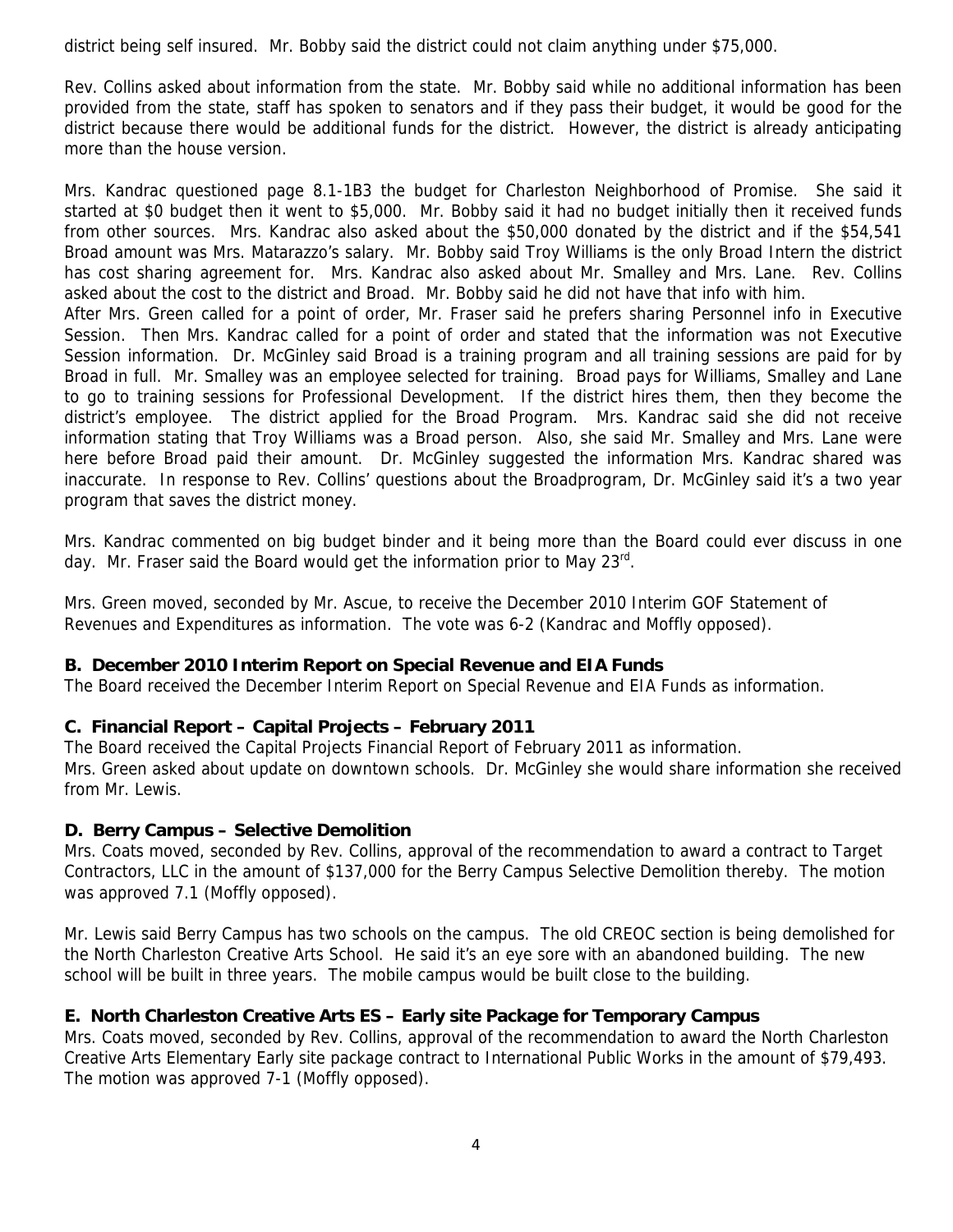## **8.2: Policy Committee**

## **A. Second Reading – Policy BID – Board Member Compensation & Expenses – PULLED – sent back to committee.**

During discussion, Mrs. Green said BID policy is still not clear. She will edit and share with Mrs. Oplinger.

# **B. Second Reading – Policy BBAAAA – Constituent Board Powers & Duties**

Rev. Collins moved, seconded by Mrs. Kandrac approval of the Second Reading – Policy BBAAAA – Constituent Board Powers & Duties. The motion was approved 8-0. While EM initially pulled she asked it be vote on.

During discussion, Mrs. Moffly said she has a major question about the policy and the deletion of a complete line. She said some things weren't translated from Policy Committee to Board. Mrs. Taylor said change is from the state Board taking out the words quasi judicial.

# **C. Second Reading – Policy GCKAAA - Involuntary Teacher Transfers**

On behalf of the Policy Committee, Mrs. Moffly moved approval of the Second Reading – Policy GCKAAA - Involuntary Teacher Transfers. The motion was approved 8-0.

Mrs. Green asked if staff members collaborated with Policy to revise this policy. Mr. Emerson said yes.

# **D. First Reading – Policy BDA – Duties of the Chairman**

Mrs. Moffly said each committee should have the responsibility of electing a chair and vice chair. Also she said the words "a super majority" was changed to "majority" and that was not corrected. However, if these corrections are made, she supports moving it forward. Mrs. Kandrac said Mr. Fraser did a good job selecting committee members for Policy and Audit and Finance Committees. Mr. Fraser said there is some value in having a chair and having a vice chair for committees make it impossible to have a majority. Rev. Collins said committees should be able to elect their own chair and vice chair. Mrs. Moffly added that they would like to meet more often and having a vice chair would eliminate that problem and meet when the chair is not available. Mrs. Taylor agreed that committees should elect their own chair and vice. Mrs. Green said she likes the current committee make up because a committee of three or four would take away power from someone who is capable. Rev. Collins said the intent is to move policy along quicker because there is always a rush to adjourn the meeting. Mrs. Coats said in accordance to Roberts Rules the Chair appoints the Chair for Committees. Mrs. Taylor said there are two seasoned veterans on the Policy Committee, Rev. Collins and Mrs. Oplinger, so this should not be a problem.

Mrs. Taylor moved, seconded by Mrs. Kandrac, to modify Policy BDA to allow committee members to elect their own chair and vice chair and require "a majority"; not "super majority" in the ruling of the Board. The motion was approved 5-3 (Coats, Green, and Fraser opposed).

# **E. First Reading – Policy JFABC – Student Transfers – Pulled for additional information.**

# **F. Policy Regulation - IJOA - Field Trip**

The Board received Policy Regulation - IJOA - Field Trip as information. No action was taken.

# **G. First Reading – Policy - Green Schools - PULLED – sent back to committee.**

Mrs. Taylor shared concerns with the policy and asked who wrote the policy and/or came up with the idea. Mr. Fraser said it goes a way back to discussion of LEED Certified schools the district discontinued because it was too expensive. Mrs. Taylor shared concerns about the chiller at North Charleston Elementary and asked about savings at schools that uses Chillers. Dr. McGinley said a lot of details are in the regulations. This policy would encourage the district to be environmentally positive. She mentioned the sorting of trash and companies who would buy it back and efforts to preserve the earth, water, and electricity and in line with what is done elsewhere. Mrs. Taylor said she doesn't want the district to get a in mess similar to what happened in California. She asked if it is something that would cost more money. Mrs. Green said if money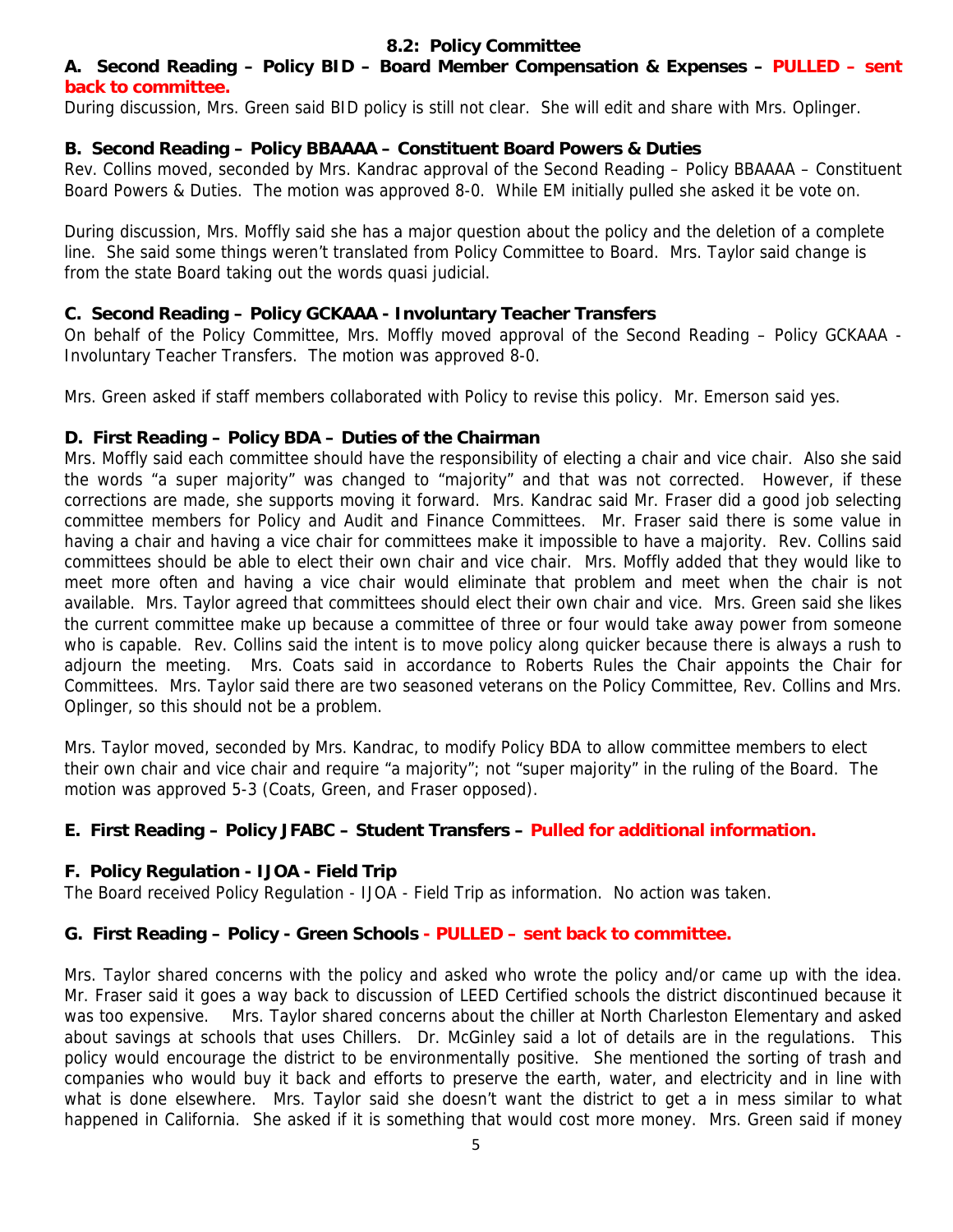was the only issue, it could have a clause that says cost prohibited. Mrs. Coats said should look at as a source if unable to do green construction and other things. Also she said minor language adjustments are needed. She suggested cost analysis based on Oakland and other school. Mr. Lewis said when he spoke with designers he told them that he wants things that would save money. He said taxpayers want staff to look at how to promote green schools and reduce costs. Mrs. Coats requested data on costs. Mr. Lewis said staff is working on it. Mrs. Taylor commented that a lot of money is borrowed to build mega buildings. NCES has special windows to bring light in, but they are covered with posters. She said cut back with overhead ceilings, spiral stair cases, and other things before discussing green schools

Mrs. Kandrac suggested the addition of coversheets for Committee items with information or action checked. Mrs. Kandrac also commented on the large sum was approved for Human Relations asking if recycling implemented there. Dr. McGinley said district is encouraging recycling.

Mr. Fraser referred everyone to the last paragraph which read "sustainable and cost efficient". said the district is not trying to do anything other than save money without burdening staff.

## **H. First Reading – BBA – School Board Powers and Duties**

Mr. Fraser moved approval of the First Reading – BBA – School Board Powers and Duties. The motion was approved 8-0.

## **I. First Reading – BDDA – Board Information Requests PULLED – sent back to committee.**

Mrs. Moffly handed out an amendment to the Board which she said inserts two sentences to the proposed policy.

Regarding special consideration for Board members to effective communicate with staff…24 hours, Dr. McGinley said she would get staff to bring back impact of these changes because it conflicts with other policies. Also, she requested an outside attorney review in regards to her contract and responsibility for staff. Mrs. Moffly said policy was provided by SCSBA General Counsel. She wants Board members to be extended special cooperation. She should be able to ask staff a simple question and get clarification.

Rev. Collins said nothing has changed. The Board would still call Portia to get staff to call them to say they got request and would respond as soon as possible or given time. Mrs. Green said it should be collaborated with the Superintendent. Mr. Kandrac added affirmative action should be in the last paragraph.

# **XI. POTENTIAL CONSENT AGENDA ITEMS**

## **11.1: Home School Application**

Mrs. Kandrac moved, seconded by Mrs. Moffly, approval of a Home School Application. The motion was approved 8-0.

## **11.2: Pilot Program – Stall High - Aircraft Manufacturing**

Mrs. Kandrac moved, seconded by Mrs. Moffly, approval of a Pilot Program for Stall High Aircraft Manufacturing. The motion was approved 8-0.

## **11.3: Approval - Laura Brown Special Board Funds – 2010-2011**

Mrs. Coats moved, seconded by Mrs. Green, approval of the Laura Brown Special Board Fund Allocation for 2010-2011. The total amount granted - \$49,456.04. The motion was approved 8-0.

Mrs. Moffly asked about the funds and where they come from. Dr. Gepford said allotment from Board to support student travel for attendance to National competitions. It is funded by GOF program. Mrs. Moffly suggested funds come from private/public funds instead of General Operating Funds.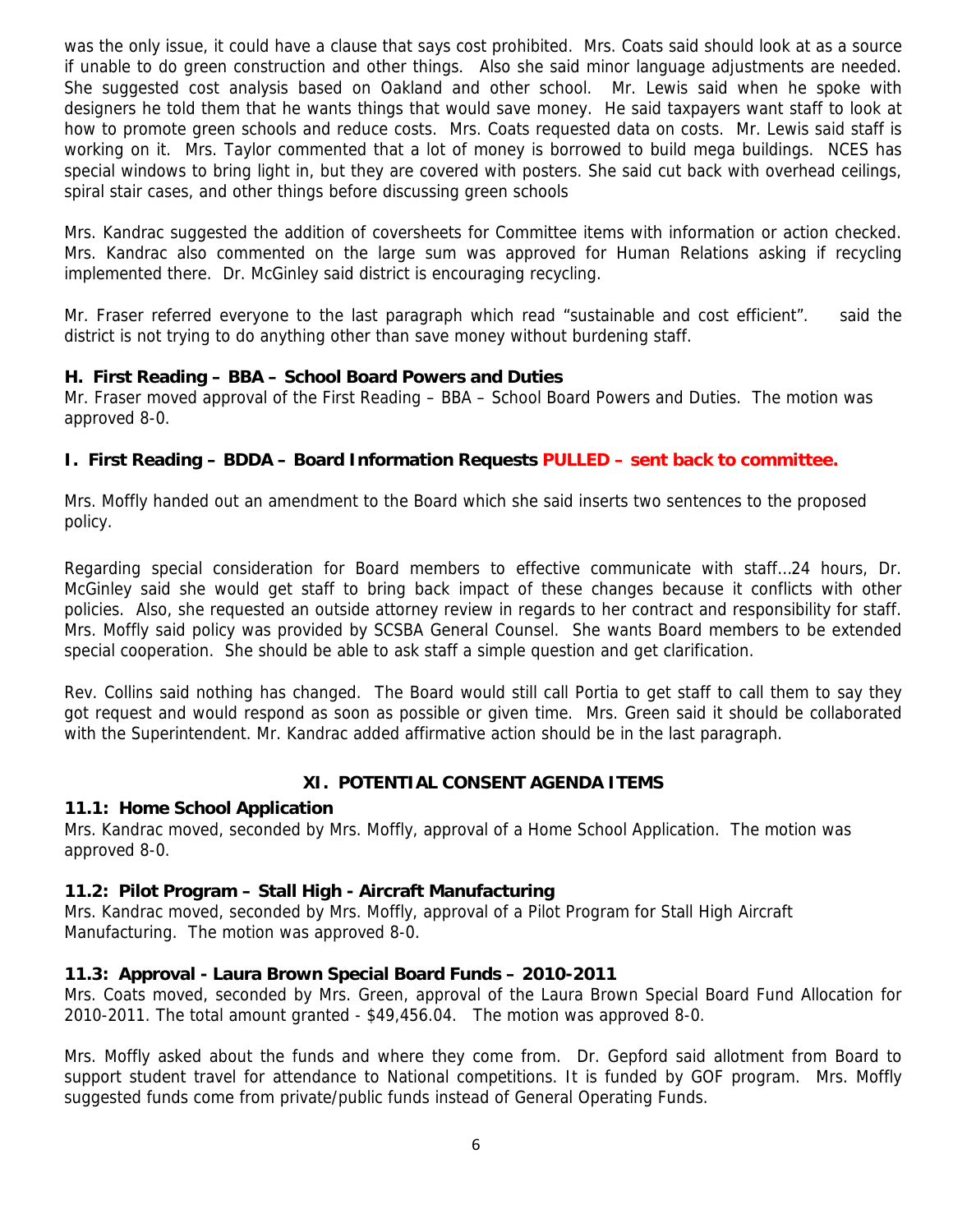Dr. McGinley said she would welcome the opportunity for Board to help district find partners because many students can't afford to travel to these high level competitions. Mrs. Kandrac commented that GOF not listed in information provided.

**11.4: Consideration to Place the Archer & McNair Building & Properties on the Market for Sale**  Mrs. Moffly motioned, seconded by Mrs. Kandrac, to not approve the recommendation to place the Archer and McNair buildings and campuses on the market for sale. The vote failed 4-4 (Ascue, Coats, Green and Fraser opposed). Mrs. Kandrac suggested Mr. Fraser call Dr. Khrone at the South Carolina School Boards Association because he would say the motion dies. Mr. Fraser read from Roberts Rules which says the motion fail. However, Mr. Fraser said he would get clarification since Mrs. Kandrac insisted that Dr. Khrone said something different to her.

Rev. Collins said sometimes the district need properties to use for various reasons. He said it would not create a lot of revenue. Mr. Bobby said the proposal is simply to place them on the market. The Board has the final say about if they would be sold. Both buildings could not be used because it's seismically unsafe. There are ongoing costs to keep the shuttered building. Rev. Collins spoke of funds spent for the McNair building upgrades and said now staff recommends selling it. He said it was a seismic risk from day one and there is no new risk. Mr. Bobby said the buildings were improved for short term need and this is just an opportunity to examine options. Rev. Collins commented that land is drying up downtown and in North Charleston. Mrs. Taylor commented if just for information purposes and because appraised value has changed over the year. She said a one-time sale would not benefit the district because that is a capital income. Funds are being spent to build, not maintain the big buildings being built. She mentioned the advantage or disadvantage of keeping the school for a charter school. She said Mr. Comen presented at the last meeting about the Village Charter and asked what would happen if a charter wants to take on. Mr. Bobby said not a sale at this time. Funds to maintain buildings could be considered. In response to Rev. Collins comment on no more land and availability, he said finding a public/partnership to find someone to fund something like an early childhood center could only be done if land is cleared.

Mrs. Coats said should look at as a source if unable to do green construction and other things. She said if the Board is not support spending money on green initiatives, etc. then they should not turn around and support using district funds to maintain shuttered buildings. Mrs. Kandrac asked how much the district is spending to keep Archer open and if disposing of property is in accordance to the state policy. Mr. Bobby said advertising it would just allow the opportunity to look at it. Mrs. Kandrac said that scares her because in Jan 09 the district said it was just looking at how to save money. Then later in the month substitutes were eliminated. She also said maybe a charter school could go into building. She doesn't want funds to go in GOF, but go into another account to save tax payers money.

## **11.5: Lawrence Derthick Fund Update**

The Board received an Update on the Lawrence Derthick Fund. No action was taken.

Mrs. Kandrac asked about Committees set in 08-09. She said Collins was the only person that looked at it. Collins never met.

Dr. McGinley shared info she had on the Derthick Fund. She said based on what she had, it was never allocated for District 20 students. She has a full folder. Mrs. Moffly said she asked several times about private/public funds and no information received. Mrs. Moffly moved, seconded by Mrs. Kandrac requested a performance audit on effectiveness and duplication of services be done for special funds to see what is being done. However the Board did not vote on this motion since Mr. Bobby said Mr. Feil is already working on it. Mr. Fraser said information was provided earlier. Mrs. Moffly said district is giving money and don't know where it's going. Mr. Fraser urged Mrs. Moffly to wait for Mr. Bobby to bring report back to board. Dr. McGinley said three weeks ago info was brought back on Neighborhoods of Promise, Title I Funds for After School Program, Communities in Schools, Wings. Mrs. Moffly asked about High Schools that Work which Dr. McGinley said was not private/public funds.